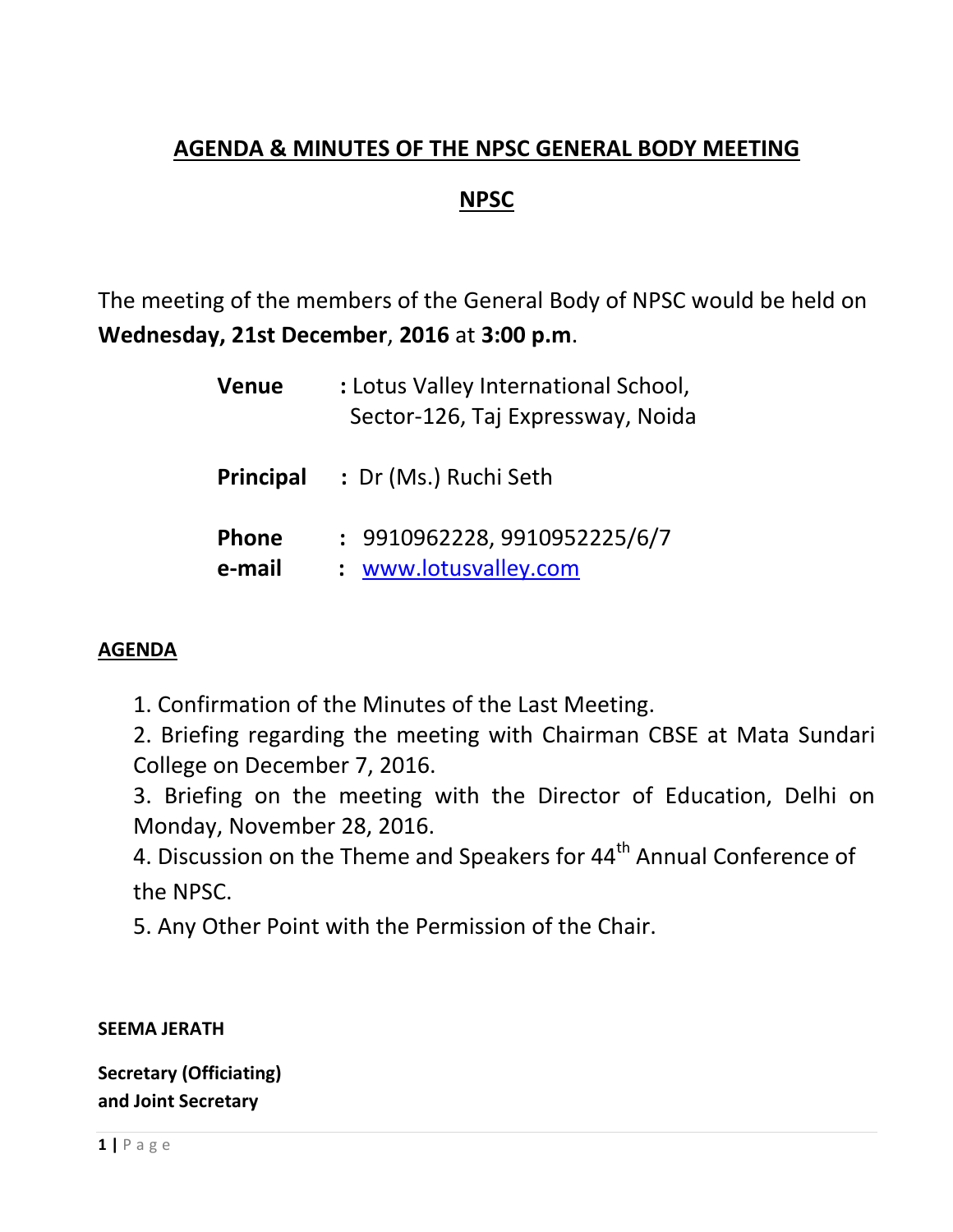#### **MINUTES OF THE MEETING HELD ON Wednesday, November 23, 2016 AT 1500 HRS AT Army Public School, Shankar Vihar, (Near Mahipalpur), Delhi Cantt-110010**

#### **Members Present:**

- 1. Mr. Ashok Pandey, Chairman, Principal, Ahlcon International School, Mayur Vihar, Phase-1, Delhi-110091
- 2. Ms. Seema Jerath, Secretary (Officiating) and Joint Secretary, Principal, DLF Public School, Sector-II, Rajender Nagar, Sahibabad, Ghaziabad 201 005
- 3. Dr. M. Kannan**,** Treasurer, Principal, Faith Academy Sr. Sec School, John L Dorsey Road, Prasad Nagar, New Delhi-110005
- 4. Mr. Suraj Prakash, Life Member, QU-290B, Chitrakoot Apptt., Pitampura, Delhi-34
- 5. Mr. S.L. Jain, Honorary Member, Director, Mahavir Senior Model School, Sangam Park Extension, Rana Pratap Bagh, G.T.K. Road, Opp Nanak Pio Gurudwara, New Delhi-110033
- 6. Dr. Usha Ram, Special Invitee, Laxman Public School, Hauz Khas Enclave, New Delhi-110016
- 7. Mrs. Lata Vaidyanathan, Special Invitee, Director, TERI Prakriti School, TERI Gram, Gwal Pahari, Gurugram, Haryana-12200
- 8. Dr. D.K. Pandey, Special Invitee, N C Jindal Public School, Road No. 73, West Punjabi Bagh, New Delhi-110026
- 9. Mr. Laksh Vir Sehgal, Member-Executive Council, Bal Bharti School, Ganga Ram Hospital Marg, New Delhi -110060
- 10.Ms. Chitra Nakra, Member-Executive Council, Veda Vyasa DAV Public School, D- Block, Vikaspuri , New Delhi-110018
- 11.Ms. Malini Narayanan, Member-Executive Council, Principal , Army Public School,Shankar Vihar, (Near Mahipalpur), Delhi Cantt-110010
- 12.Mr. Dharmandra Goyal, Member-Executive Council Principal, Delhi Public School, Sector-9, Vasundhara, Ghaziabad-201012
- 13.Dr. (Ms.) Ruchi Seth, Member-Executive Council Lotus Valley International School Sector-126, Taj Expressway, Noida
- 14.Sr. Janet, Member-Executive Council Convent of Jesus & Mary, Bangla Sahib Lane, New Delhi-110001
- 15.Ms. Rachna Pant, Member Executive Council, Principal, Ramjas School, Sector-4, R.K Puram, New Delhi-110022
- 16.Ms. Sudha Acharya , Member-Executive Council, ITL Public School, Sector-9, Dwarka, New Delhi-110075
- 17.Dr. Anju Tandon, Member-Executive Council, Bharatiya Vidya Bhawan Mehta Vidayalaya Kasturba Gandhi Marg, New Delhi-110001
- 18.Ms. Poonam Rampal, Principal, Air Force Golden Jubilee Institute Subroto Park, New Delhi -110010
- 19.Ms. Divya Bhatia, Principal, Amity International School Road No.44, M-Block, Saket, New Delhi-110017
- 20.Ms. Arti Chopra, Principal, Amity International School, Sector 46 Gurgaon (2015)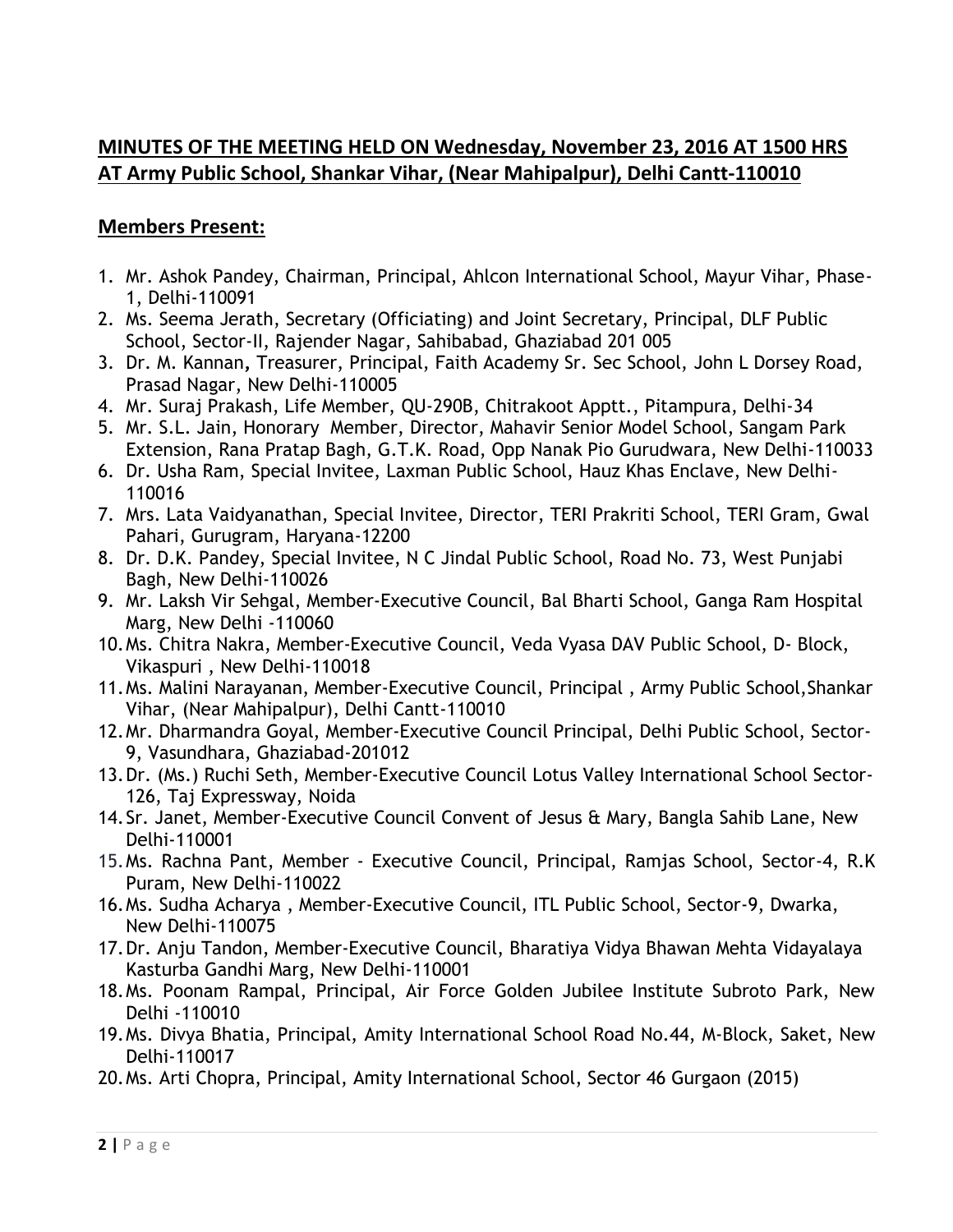- 21.Dr. Priyanka Mehta, Principal, Amity International School, Mayur Vihar Phase-1 Delhi-110091
- 22.Ms. Ameeta Mohan, Principal, Amity International School, Sector 7 Pushp Vihar, New Delhi
- 23.Mr. A. P. Sharma, Principal, School, Sheikh Sarai I, Phase-1, New Delhi-110017
- 24.Ms.Mridula Pant, Principal, Army Public School, Dhaula Kuan, Ridge Road , New Delhi-110010
- 25.Ms.Sonia Luthra, Principal, ASN. Sr.Secondary School, Mayur Vihar, Ph-1, New Delhi-110091
- 26.Ms.Shilpa Bhatnagar, Principal, Bhatnagar International School Sector-B Pocket -10, Vasant Kunj New Delhi-110070
- 27.Mrs. Nidhi Chaudhary, Principal, CRPF Public School Prashant Vihar, Sector XIV, Rohini, New Delhi-110085
- 28.Ms. Anita Wadehra, Principal, Darbari Lal D.A.V. Model School, ND-Block,Pitampura,New Delhi-110088
- 29.Mr. Reena Rajpal, Principal, Darbari Lal dav Model School, BN Block, Shalimar Bagh, New Delhi-110088
- 30.Dr Hemlata S Mohan, Principal, Delhi Public School Sector-4, Bokaro Steel City, District Bokaro, Jharkhand-827004
- 31.Ms. Meeta Rai, Principal, Delhi Public School, Indirapuram, Ghaziabad
- 32.Dr. S.K Sharma, Principal, Greenfield Public School, GTB Enclave, Dilshad Garden, New Delhi-110091
- 33.Ms.Reema Punj, Principal, Guru Nanak Public School, West Avenue Road, Punjabi Bagh,New Delhi-110026
- 34.Ms. Heemal Handoo Bhat, Principal, Hansraj Model School, Road No.73, Punjabi Bagh, New Delhi-110026
- 35.Sr. Valsa, Principal, Holy Child School, Tagore Garden, New Delhi-110027
- 36.Mr. Zubair A. Khan, Principal, Hamdard Public School, Talimabad, Sangam Vihar, New Delhi – 110062
- 37.Mr. George Mathew, Principal, Jaspal Kaur Public School, B- Paschimi, Shalimar Bagh, New Delhi-110088
- 38.Mr.Vivek, Principal, Mahavir Senior Model School Sangam Park Extension, Rana Pratap Bagh, GTK Road, Opp Nanak Pio Gurudward, New Delhi-110033
- 39.Ms.Renu Suri, Principal, Manav Sthali School, R-Block, New Rajinder Nagar, New Delhi-110060
- 40.Dr D K Pandey, Principal, N C Jindal Public School, Road No. 73, West Punjabi Bagh, New Delhi-110026
- 41.Ms. Sandhya Awasthi, Principal, Salwan Public School Sector 15-II,Gurgaon-122001
- 42.Dr (Ms.) Indu Khetarpal, Principal, Salwan Public School Girdharilal Salwan Marg, Rajinder Nagar, New Delhi-110060
- 43.Ms.Anuradha Joshi, Principal, Sardar Patel Vidyalaya Lodi Estate, Maharishi Raman Marg, New Delhi-110003
- 44.Ms. Renu Laroiya, Principal, Shaheed Rajpal DAV Public School Dayanand Vihar, New Delhi-110092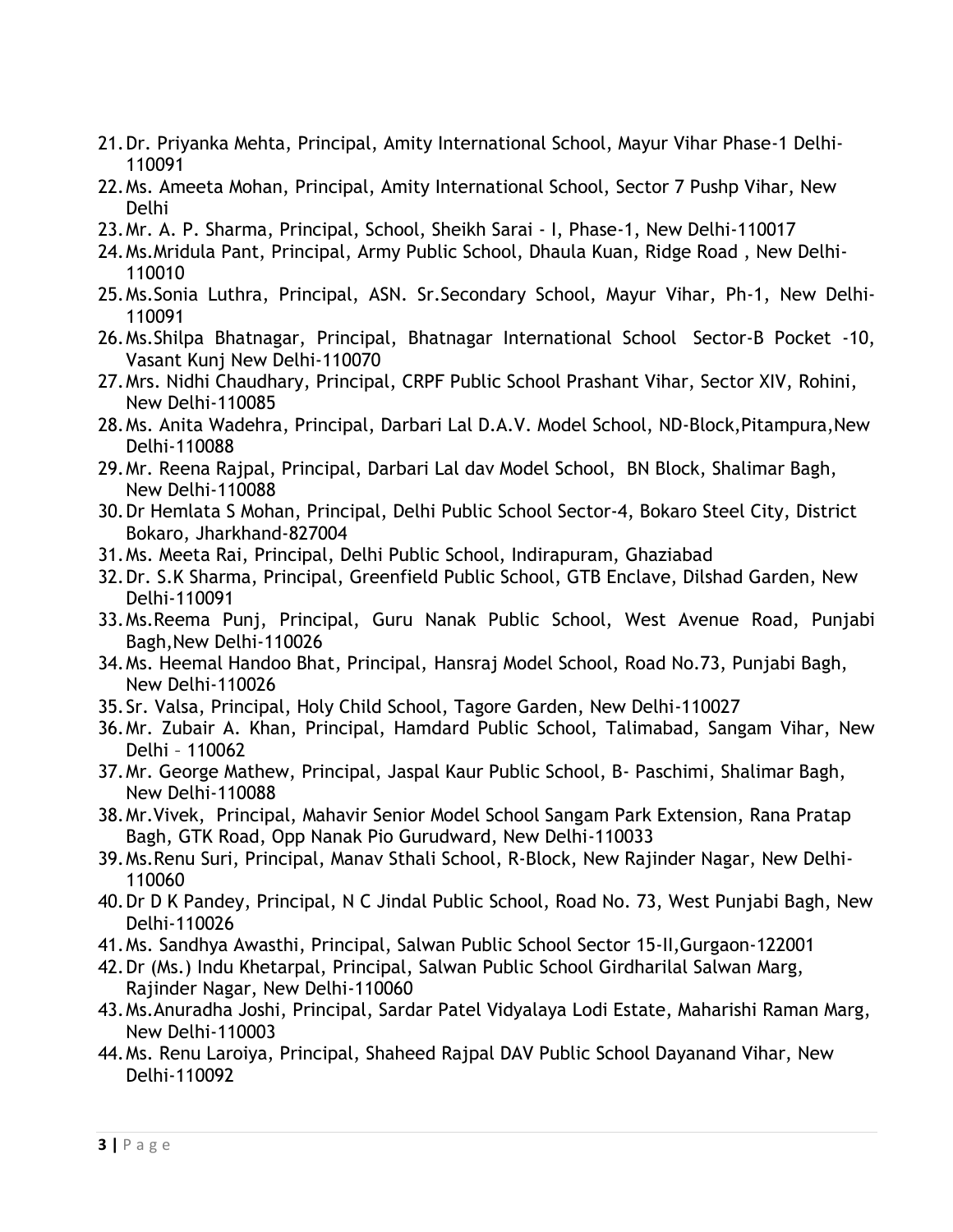- 45.Ms. Tania Joshi, Principal, The Indian School Josip Broz Tito Marg, Sadiq Nagar (Near Moolchand Flyover), New Delhi-110049
- 46.Ms. Sanghamitra Ghosh , Principal, The Mother International School Sri Aurobindo Marg, New Delhi-110016
- 47.Ms.Sharmila Raheja, Principal, Uttam School for Girls B-Block, Shastri Nagar, Ghaziabad
- 48.Ms. Shalini Mehrotra, Principal, Vidya Devi Jindal School, Delhi Road, Hisar-125005

#### **LEAVE OF ABSENCE**

- 1. Ms. Sadhana Bhalla, Vice Chairperson, Principal, Mira Model School, B-Block , Janak Puri, New Delhi- 110058
- 2. Ms. Ameeta Mulla Wattal, Member-Executive Council, Springdales School, Upper Ridge Road Junction,Pusa Road, New Delhi-110005
- 3. Ms. Rachna Pant, Member Executive Council, Principal, Ramjas School, Sector-4, R.K Puram, New Delhi-110022

The General Body Meeting began with a melodious welcome song composed by the Music Teacher of Army Public School, Shankar Vihar, Dr. Uday Shankar. The Principal, Ms. Malini Narayanan briefly talked about Army Public Schools, their functioning and school systems in her welcome address.

The Chairman NPSC, Mr. Ashok Pandey took the proceedings further by welcoming all members and briefing on the agenda of the meeting.

## **Agenda Item No. 1: Confirmation of the Minutes of the Last Meeting**

 The Chairman informed the house that the minutes of the last General Body Meeting of NPSC were sent to all members by e-mail and also updated on the NPSC website. No observations were received. The members confirmed the minutes.

## **Agenda Item No. 2: Expert Speak Session by Ms. Purnima Datt:**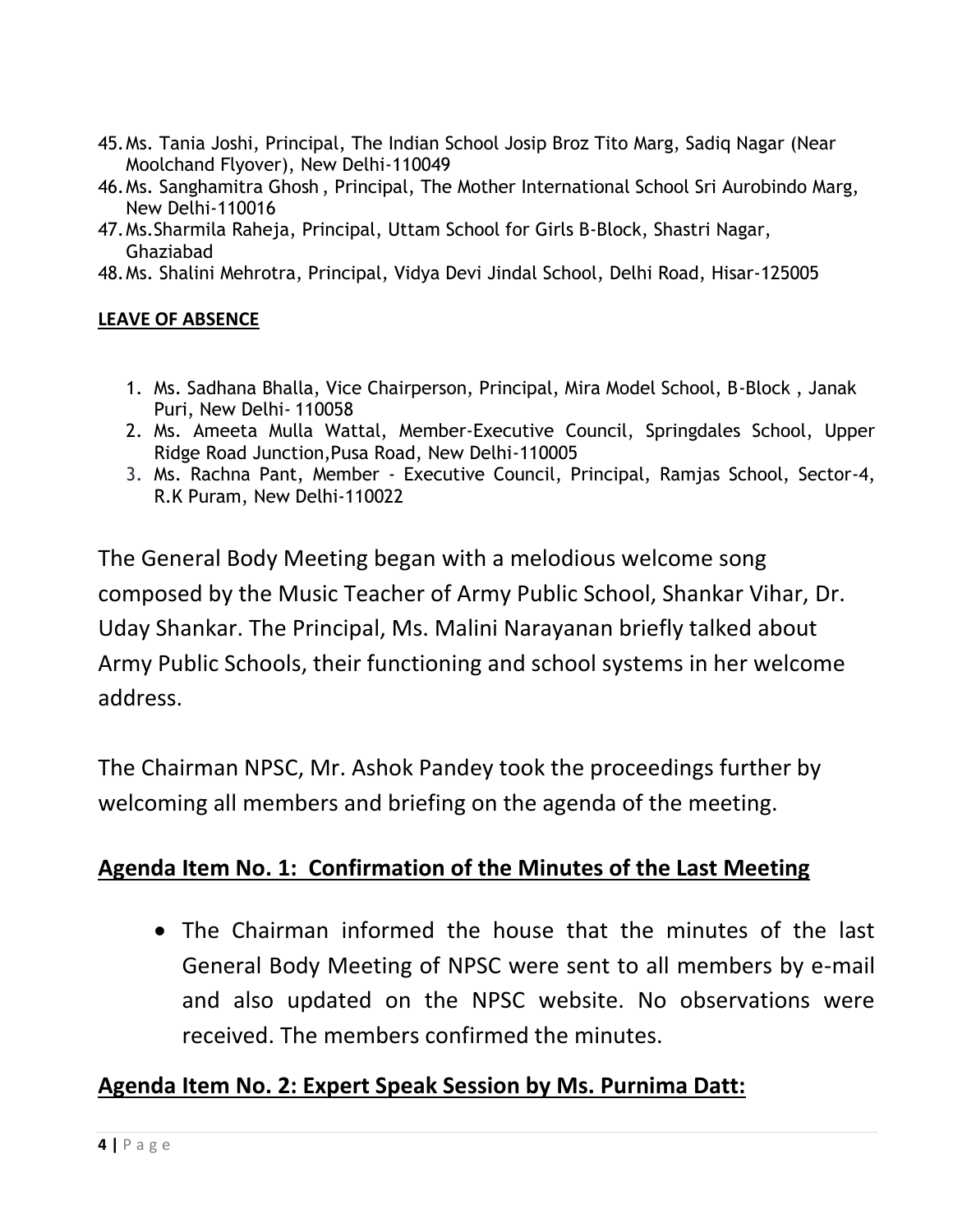- The Chairman invited the expert of the day **Ms. Purnima Datt,** Principal Director, INTACH Heritage Education and Communication Service.
- Ms. Purnima shared about The Indian National Trust for Art and Cultural Heritage (INTACH). Headquartered in New Delhi, it operates through various divisions such as Architectural Heritage, Natural Heritage, INTACH Heritage Academy, Heritage Tourism, Listing Cell and Library, Archives and Documentation Centre.
- She spoke about INTACH's mission to conserve heritage based on the belief that living in harmony with heritage enhances the quality of life, and is the duty of every citizen of India as laid down in the Constitution of India.

She further added that INTACH has recently started Citizenship Training and shared The INTACH Pledge with the members of the house. Ms. Purnima also invited all member principals to subscribe for their free quarterly newsletter – Young INTACH. Interested members could fill and return the form to their Delhi Office.

# **Agenda Item No. 3: Discussion on the Theme and Speakers for the NPSC 44th Annual Conference:**

 The Chairman informed the house that out of the many themes received, members of the Executive Council have agreed upon the theme **Schools of tomorrow... the tomorrow of schools** for the 44<sup>th</sup> Annual Conference of the NPSC. The tentative sub-themes that came across were:

Session 1 : Learning for Global Competencies

Session 2 : New Pedagogies for Transformative Technology

Session 3 : Educational Architecture for Tomorrow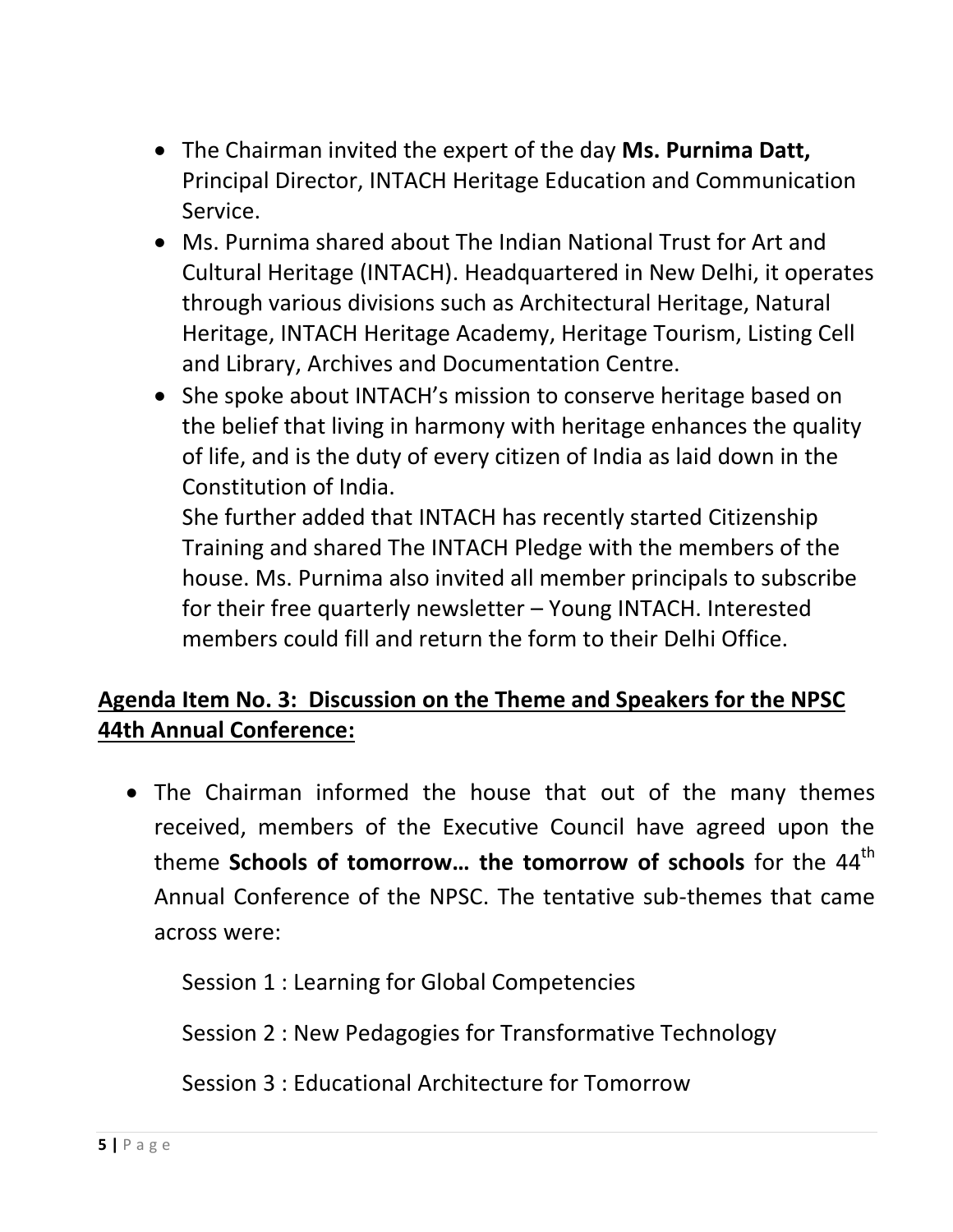Session 4 : Education for Innovation and Entrepreneurship

Session 5 : Skilling India – Role of Schools

Session 6 : Sculpting Expression, Imagination and Thought

• Members shared their suggestions and views about the theme which were noted for further discussion while finalizing.

# **Agenda Item No. 4: Update on Matters Related to CBSE / Directorate of Education:**

- **7 th Pay Commission -** The Chairman invited Mr. S. L. Jain to update the members on the status of the  $7<sup>th</sup>$  Pay Commission, the Fee Hike issue and about the CBSE Mandatory Disclosure. For the implementation of the  $7<sup>th</sup>$  Pay Commission the action committee has written to the government but has not received any response. So, unless the government clears the issue, the implementation of the  $7<sup>th</sup>$  Pay Commission will not be possible without hiking the fee. Mr. Jain shared that the delay in the decision will create a complex situation for schools. Mr. Jain informed that the Action Committee is planned its Annual Conference on December 17 at the India Habitat Center with the theme 'Promoting Autonomy for Schools'. He promised to mail invites to all the NPSC member schools.
- **CBSE Mandatory Disclosure -** Mr. S. L. Jain informed the house that CBSE has made some modifications and resent the circular named Online Affiliated School Information System (OASIS), yet there are further changes expected. It was advised that all schools should wait for the final inputs from CBSE since there is a likelihood of extension